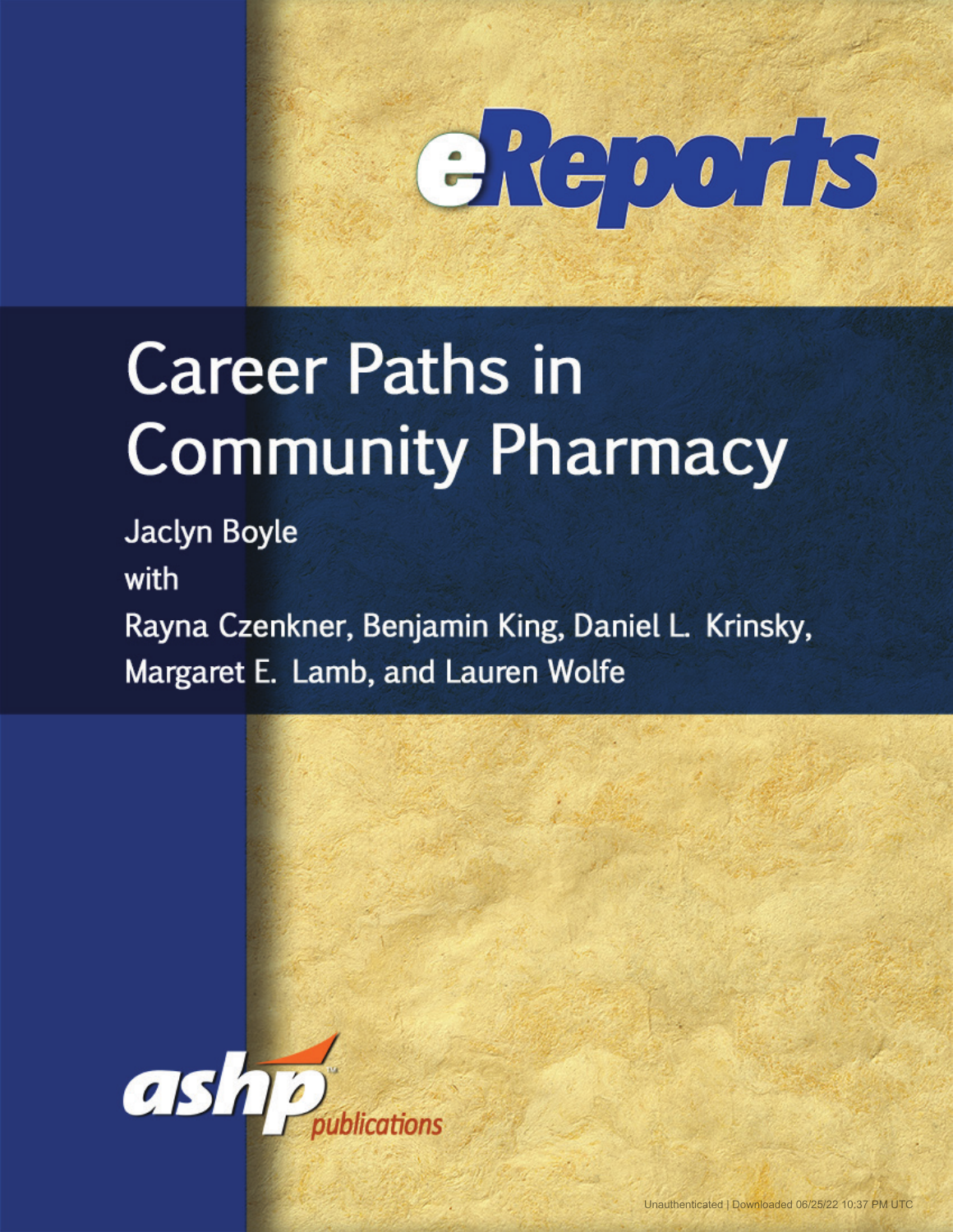# Career Paths in Community Pharmacy

#### **JACLYN BOYLE, PharmD, MS, BCPS**

Assistant Professor for Community Pharmacy Innovation Northeast Ohio Medical University, College of Pharmacy Rootstown, Ohio

With

#### **RAYNA CZENKNER, PharmD**

Pharmacy Manager Marc's Pharmacy Cleveland, Ohio

#### **BENJAMIN KING, PharmD**

Clinical Instructor of Pharmacy Practice Northeast Ohio Medical University, College of Pharmacy Rootstown, Ohio PGY1 Community Pharmacy Resident AxessPointe Community Health Center Akron, Ohio

#### **DANIEL L. KRINSKY, MS, RPh**

Associate Professor Northeast Ohio Medical University, College of Pharmacy Rootstown, Ohio Manager, Medication Therapy Management Services Giant Eagle Pharmacy Ravenna, Ohio

#### **MARGARET E. LAMB, RPh, FACVP**

Compounding Pharmacist Sand Run Pharmacy Akron, Ohio Clinical Assistant Professor of Pharmacy Practice Northeast Ohio Medical University, College of Pharmacy Rootstown, Ohio

#### **LAUREN WOLFE, PharmD**

PGY-1 Community Pharmacy Resident Cleveland Clinic Cleveland, Ohio Clinical Instructor of Pharmacy Practice Northeast Ohio Medical University, College of Pharmacy Rootstown, Ohio

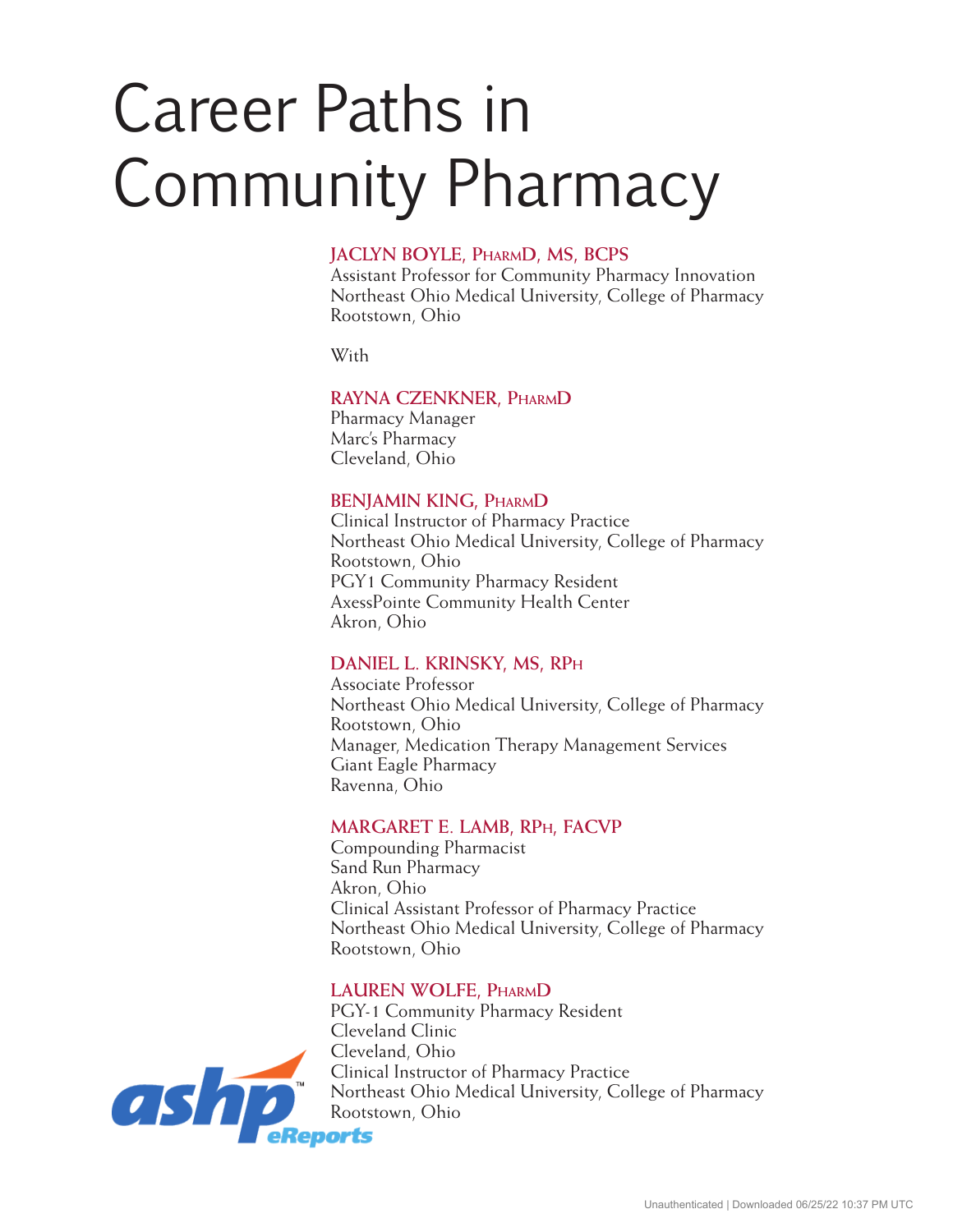Any correspondence regarding this publication should be sent to the publisher, American Society of Health-System Pharmacists, 7272 Wisconsin Avenue, Bethesda, MD 20814, attention: Special Publishing.

The information presented herein reflects the opinions of the contributors and advisors. It should not be interpreted as an official policy of ASHP or as an endorsement of any product.

Because of ongoing research and improvements in technology, the information and its applications contained in this text are constantly evolving and are subject to the professional judgment and interpretation of the practitioner due to the uniqueness of a clinical situation. The editors and ASHP have made reasonable efforts to ensure the accuracy and appropriateness of the information presented in this document. However, any user of this information is advised that the editors and ASHP are not responsible for the continued currency of the information, for any errors or omissions, and/or for any consequences arising from the use of the information in the document in any and all practice settings. Any reader of this document is cautioned that ASHP makes no representation, guarantee, or warranty, express or implied, as to the accuracy and appropriateness of the information contained in this document and specifically disclaims any liability to any party for the accuracy and/ or completeness of the material or for any damages arising out of the use or non-use of any of the information contained in this document.

Director, Special Publishing: Jack Bruggeman

Acquisitions Editor: Robin Coleman

Editorial Project Manager: Ruth Bloom

Production Manager: Johnna Hershey

Cover and Page Design: Carol Barrer

© 2015, American Society of Health-System Pharmacists, Inc. All rights reserved.

No part of this publication may be reproduced or transmitted in any form or by any means, electronic or mechanical, including photocopying, microfilming, and recording, or by any information storage and retrieval system, without written permission from the American Society of Health-System Pharmacists.

ASHP is a service mark of the American Society of Health-System Pharmacists, Inc.; registered in the U.S. Patent and Trademark Office.

ISBN: 978-1-58528-523-5